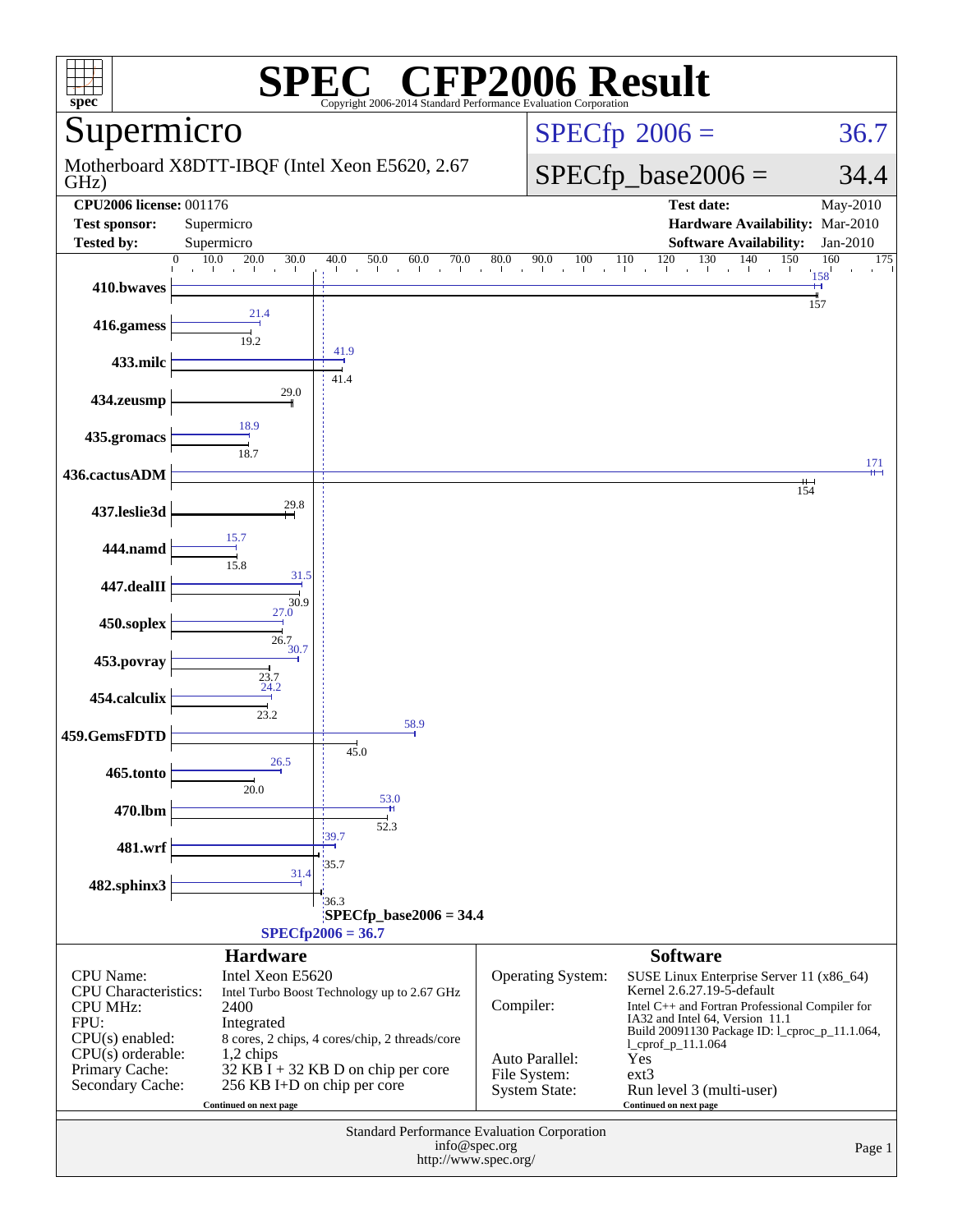

## Supermicro

#### GHz) Motherboard X8DTT-IBQF (Intel Xeon E5620, 2.67

### $SPECfp2006 = 36.7$  $SPECfp2006 = 36.7$

### $SPECfp\_base2006 = 34.4$

| <b>CPU2006 license: 001176</b>                                             |                                                                                                                           |                                                            | $Mav-2010$<br><b>Test date:</b>             |  |  |
|----------------------------------------------------------------------------|---------------------------------------------------------------------------------------------------------------------------|------------------------------------------------------------|---------------------------------------------|--|--|
| <b>Test sponsor:</b>                                                       | Supermicro                                                                                                                | <b>Hardware Availability: Mar-2010</b>                     |                                             |  |  |
| <b>Tested by:</b>                                                          | Supermicro                                                                                                                |                                                            | <b>Software Availability:</b><br>$Jan-2010$ |  |  |
| L3 Cache:<br>Other Cache:<br>Memory:<br>Disk Subsystem:<br>Other Hardware: | 12 MB I+D on chip per chip<br>None<br>48 GB (12 x 4 GB DDR3-1066 RDIMM, ECC, CL7)<br>1 x 500 GB SATA II, 7200 RPM<br>None | <b>Base Pointers:</b><br>Peak Pointers:<br>Other Software: | $64$ -bit<br>$32/64$ -bit<br>None           |  |  |

**[Results Table](http://www.spec.org/auto/cpu2006/Docs/result-fields.html#ResultsTable)**

| Results Table    |                                                                                                          |              |                |       |                |       |                |              |                |              |                |              |
|------------------|----------------------------------------------------------------------------------------------------------|--------------|----------------|-------|----------------|-------|----------------|--------------|----------------|--------------|----------------|--------------|
|                  | <b>Base</b>                                                                                              |              |                |       |                |       | <b>Peak</b>    |              |                |              |                |              |
| <b>Benchmark</b> | <b>Seconds</b>                                                                                           | <b>Ratio</b> | <b>Seconds</b> | Ratio | <b>Seconds</b> | Ratio | <b>Seconds</b> | <b>Ratio</b> | <b>Seconds</b> | <b>Ratio</b> | <b>Seconds</b> | <b>Ratio</b> |
| 410.bwaves       | 86.7                                                                                                     | 157          | 86.9           | 156   | 86.7           | 157   | 87.1           | 156          | 86.3           | 158          | 86.1           | 158          |
| 416.gamess       | 1020                                                                                                     | 19.2         | 1020           | 19.2  | 1020           | 19.2  | 913            | 21.4         | 916            | 21.4         | 915            | 21.4         |
| $433$ .milc      | 222                                                                                                      | 41.4         | 222            | 41.3  | 222            | 41.4  | 219            | 41.8         | 219            | 41.9         | 219            | 41.9         |
| $434$ . zeusmo   | 309                                                                                                      | 29.5         | 314            | 29.0  | 314            | 29.0  | 309            | 29.5         | 314            | 29.0         | 314            | 29.0         |
| 435.gromacs      | 383                                                                                                      | 18.7         | 382            | 18.7  | 384            | 18.6  | 380            | 18.8         | 379            | 18.9         | 378            | 18.9         |
| 436.cactusADM    | 77.6                                                                                                     | 154          | 76.6           | 156   | 78.0           | 153   | 70.0           | 171          | 69.3           | 172          | 70.4           | 170          |
| 437.leslie3d     | <u>315</u>                                                                                               | 29.8         | 315            | 29.8  | 340            | 27.6  | <u>315</u>     | 29.8         | 315            | 29.8         | 340            | 27.6         |
| 444.namd         | 509                                                                                                      | 15.8         | 508            | 15.8  | 509            | 15.8  | 511            | 15.7         | 511            | 15.7         | 511            | 15.7         |
| $447$ .dealII    | 370                                                                                                      | 30.9         | 370            | 30.9  | 370            | 30.9  | 363            | 31.5         | 363            | 31.5         | 363            | 31.5         |
| $450$ .soplex    | 312                                                                                                      | 26.7         | 311            | 26.8  | 312            | 26.7  | 309            | 27.0         | 309            | 27.0         | 308            | 27.1         |
| 453.povray       | 225                                                                                                      | 23.6         | 224            | 23.8  | 225            | 23.7  | <u>173</u>     | 30.7         | 173            | 30.7         | 173            | 30.7         |
| $ 454$ .calculix | 355                                                                                                      | 23.2         | 354            | 23.3  | 356            | 23.2  | 342            | 24.2         | 340            | 24.2         | 342            | 24.1         |
| 459.GemsFDTD     | 236                                                                                                      | 44.9         | 236            | 45.0  | 236            | 45.0  | 179            | 59.1         | 180            | 58.9         | 180            | 58.9         |
| $465$ .tonto     | 493                                                                                                      | 20.0         | 493            | 19.9  | 493            | 20.0  | 371            | 26.5         | 371            | 26.5         | 372            | 26.4         |
| 470.1bm          | 263                                                                                                      | 52.3         | 263            | 52.2  | 263            | 52.3  | 255            | 53.9         | 259            | 53.0         | 259            | 53.0         |
| 481.wrf          | 314                                                                                                      | 35.6         | 313            | 35.7  | 313            | 35.7  | 281            | 39.7         | 282            | 39.6         | 282            | <u>39.7</u>  |
| 482.sphinx3      | 537                                                                                                      | 36.3         | 536            | 36.3  | 540            | 36.1  | 620            | 31.4         | 622            | 31.3         | 619            | 31.5         |
|                  | Results appear in the order in which they were run. Bold underlined text indicates a median measurement. |              |                |       |                |       |                |              |                |              |                |              |

### **[Operating System Notes](http://www.spec.org/auto/cpu2006/Docs/result-fields.html#OperatingSystemNotes)**

 'ulimit -s unlimited' was used to set the stack size to unlimited prior to run OMP\_NUM\_THREADS set to number of cores KMP\_AFFINITY set to granularity=fine,scatter KMP\_STACKSIZE set to 200M

#### **[Platform Notes](http://www.spec.org/auto/cpu2006/Docs/result-fields.html#PlatformNotes)**

 Fan speed set to Full Speed in BIOS Setup. As tested, the system used a Supermicro CSE-827H-R1400B chassis. The chassis is bundled with a PWS-1K41P-1R power supply, 2 SNK-P0037P heatsinks, and 4 FAN-00111L4 cooling fans.

> Standard Performance Evaluation Corporation [info@spec.org](mailto:info@spec.org) <http://www.spec.org/>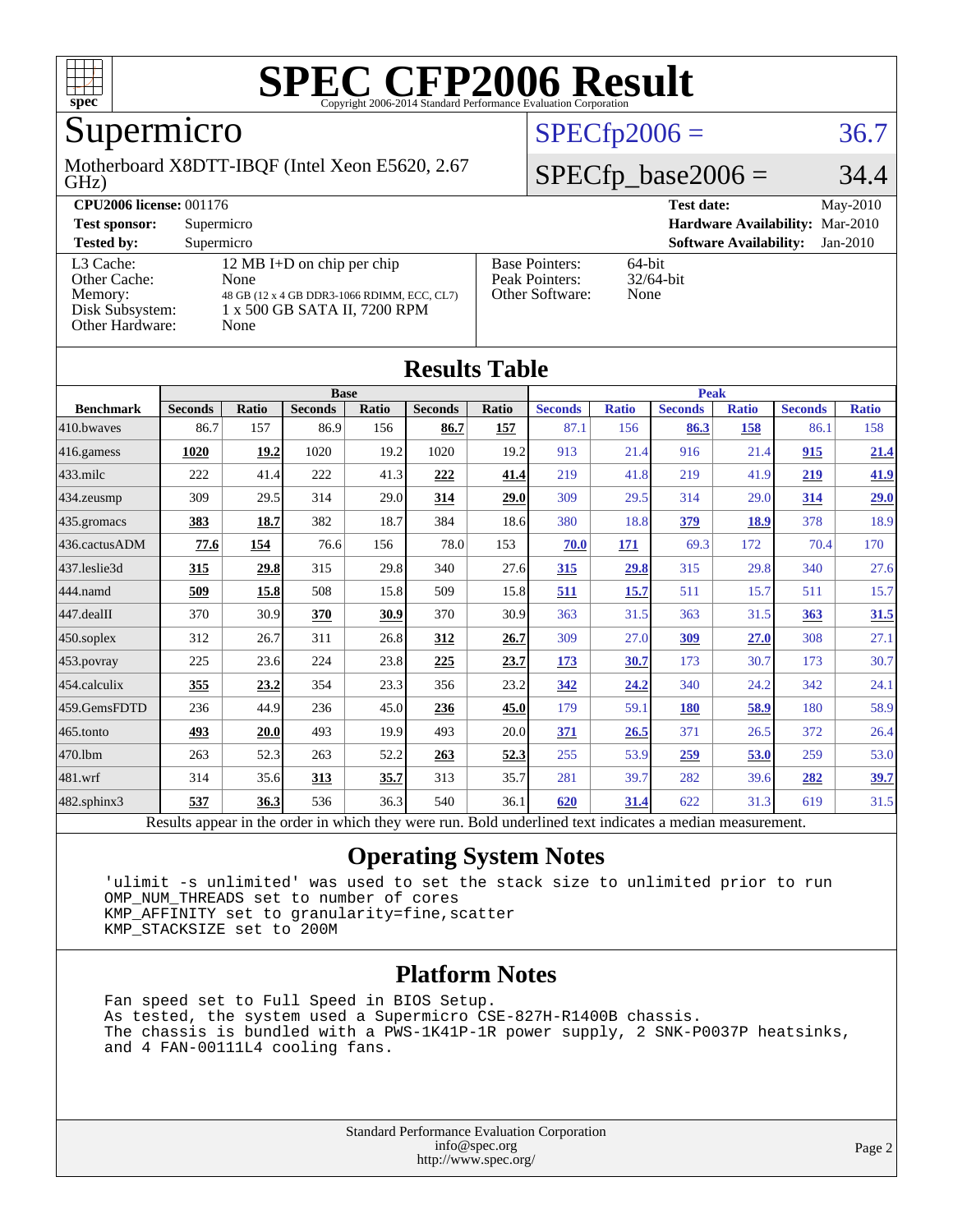

### Supermicro

GHz) Motherboard X8DTT-IBQF (Intel Xeon E5620, 2.67

**[CPU2006 license:](http://www.spec.org/auto/cpu2006/Docs/result-fields.html#CPU2006license)** 001176 **[Test date:](http://www.spec.org/auto/cpu2006/Docs/result-fields.html#Testdate)** May-2010

 $SPECTp2006 = 36.7$ 

 $SPECTp\_base2006 = 34.4$ 

**[Test sponsor:](http://www.spec.org/auto/cpu2006/Docs/result-fields.html#Testsponsor)** Supermicro **[Hardware Availability:](http://www.spec.org/auto/cpu2006/Docs/result-fields.html#HardwareAvailability)** Mar-2010 **[Tested by:](http://www.spec.org/auto/cpu2006/Docs/result-fields.html#Testedby)** Supermicro **[Software Availability:](http://www.spec.org/auto/cpu2006/Docs/result-fields.html#SoftwareAvailability)** Jan-2010

### **[General Notes](http://www.spec.org/auto/cpu2006/Docs/result-fields.html#GeneralNotes)**

Binaries were compiled on SLES 10 with Binutils 2.18.50.0.7.20080502

### **[Base Compiler Invocation](http://www.spec.org/auto/cpu2006/Docs/result-fields.html#BaseCompilerInvocation)**

[C benchmarks](http://www.spec.org/auto/cpu2006/Docs/result-fields.html#Cbenchmarks):  $\text{icc}$   $-\text{m64}$ 

[C++ benchmarks:](http://www.spec.org/auto/cpu2006/Docs/result-fields.html#CXXbenchmarks) [icpc -m64](http://www.spec.org/cpu2006/results/res2010q3/cpu2006-20100528-11390.flags.html#user_CXXbase_intel_icpc_64bit_bedb90c1146cab66620883ef4f41a67e)

[Fortran benchmarks](http://www.spec.org/auto/cpu2006/Docs/result-fields.html#Fortranbenchmarks): [ifort -m64](http://www.spec.org/cpu2006/results/res2010q3/cpu2006-20100528-11390.flags.html#user_FCbase_intel_ifort_64bit_ee9d0fb25645d0210d97eb0527dcc06e)

[Benchmarks using both Fortran and C](http://www.spec.org/auto/cpu2006/Docs/result-fields.html#BenchmarksusingbothFortranandC): [icc -m64](http://www.spec.org/cpu2006/results/res2010q3/cpu2006-20100528-11390.flags.html#user_CC_FCbase_intel_icc_64bit_0b7121f5ab7cfabee23d88897260401c) [ifort -m64](http://www.spec.org/cpu2006/results/res2010q3/cpu2006-20100528-11390.flags.html#user_CC_FCbase_intel_ifort_64bit_ee9d0fb25645d0210d97eb0527dcc06e)

### **[Base Portability Flags](http://www.spec.org/auto/cpu2006/Docs/result-fields.html#BasePortabilityFlags)**

| 410.bwaves: -DSPEC CPU LP64                |                                                                |
|--------------------------------------------|----------------------------------------------------------------|
| 416.gamess: -DSPEC_CPU_LP64                |                                                                |
| 433.milc: -DSPEC CPU LP64                  |                                                                |
| 434.zeusmp: -DSPEC_CPU_LP64                |                                                                |
| 435.gromacs: -DSPEC_CPU_LP64 -nofor_main   |                                                                |
| 436.cactusADM: -DSPEC CPU LP64 -nofor main |                                                                |
| 437.leslie3d: -DSPEC CPU LP64              |                                                                |
| 444.namd: -DSPEC CPU LP64                  |                                                                |
| 447.dealII: -DSPEC CPU LP64                |                                                                |
| 450.soplex: -DSPEC_CPU_LP64                |                                                                |
| 453.povray: -DSPEC_CPU_LP64                |                                                                |
| 454.calculix: -DSPEC CPU LP64 -nofor main  |                                                                |
| 459. GemsFDTD: - DSPEC CPU LP64            |                                                                |
| 465.tonto: - DSPEC CPU LP64                |                                                                |
| 470.1bm: - DSPEC CPU LP64                  |                                                                |
|                                            | 481.wrf: -DSPEC CPU_LP64 -DSPEC_CPU_CASE_FLAG -DSPEC_CPU_LINUX |
| 482.sphinx3: -DSPEC_CPU LP64               |                                                                |

### **[Base Optimization Flags](http://www.spec.org/auto/cpu2006/Docs/result-fields.html#BaseOptimizationFlags)**

Standard Performance Evaluation Corporation [C benchmarks](http://www.spec.org/auto/cpu2006/Docs/result-fields.html#Cbenchmarks): [-xSSE4.2](http://www.spec.org/cpu2006/results/res2010q3/cpu2006-20100528-11390.flags.html#user_CCbase_f-xSSE42_f91528193cf0b216347adb8b939d4107) [-ipo](http://www.spec.org/cpu2006/results/res2010q3/cpu2006-20100528-11390.flags.html#user_CCbase_f-ipo) [-O3](http://www.spec.org/cpu2006/results/res2010q3/cpu2006-20100528-11390.flags.html#user_CCbase_f-O3) [-no-prec-div](http://www.spec.org/cpu2006/results/res2010q3/cpu2006-20100528-11390.flags.html#user_CCbase_f-no-prec-div) [-static](http://www.spec.org/cpu2006/results/res2010q3/cpu2006-20100528-11390.flags.html#user_CCbase_f-static) [-parallel](http://www.spec.org/cpu2006/results/res2010q3/cpu2006-20100528-11390.flags.html#user_CCbase_f-parallel) [-opt-prefetch](http://www.spec.org/cpu2006/results/res2010q3/cpu2006-20100528-11390.flags.html#user_CCbase_f-opt-prefetch) [C++ benchmarks:](http://www.spec.org/auto/cpu2006/Docs/result-fields.html#CXXbenchmarks) [-xSSE4.2](http://www.spec.org/cpu2006/results/res2010q3/cpu2006-20100528-11390.flags.html#user_CXXbase_f-xSSE42_f91528193cf0b216347adb8b939d4107) [-ipo](http://www.spec.org/cpu2006/results/res2010q3/cpu2006-20100528-11390.flags.html#user_CXXbase_f-ipo) [-O3](http://www.spec.org/cpu2006/results/res2010q3/cpu2006-20100528-11390.flags.html#user_CXXbase_f-O3) [-no-prec-div](http://www.spec.org/cpu2006/results/res2010q3/cpu2006-20100528-11390.flags.html#user_CXXbase_f-no-prec-div) [-static](http://www.spec.org/cpu2006/results/res2010q3/cpu2006-20100528-11390.flags.html#user_CXXbase_f-static) [-parallel](http://www.spec.org/cpu2006/results/res2010q3/cpu2006-20100528-11390.flags.html#user_CXXbase_f-parallel) [-opt-prefetch](http://www.spec.org/cpu2006/results/res2010q3/cpu2006-20100528-11390.flags.html#user_CXXbase_f-opt-prefetch) [Fortran benchmarks](http://www.spec.org/auto/cpu2006/Docs/result-fields.html#Fortranbenchmarks): [-xSSE4.2](http://www.spec.org/cpu2006/results/res2010q3/cpu2006-20100528-11390.flags.html#user_FCbase_f-xSSE42_f91528193cf0b216347adb8b939d4107) [-ipo](http://www.spec.org/cpu2006/results/res2010q3/cpu2006-20100528-11390.flags.html#user_FCbase_f-ipo) [-O3](http://www.spec.org/cpu2006/results/res2010q3/cpu2006-20100528-11390.flags.html#user_FCbase_f-O3) [-no-prec-div](http://www.spec.org/cpu2006/results/res2010q3/cpu2006-20100528-11390.flags.html#user_FCbase_f-no-prec-div) [-static](http://www.spec.org/cpu2006/results/res2010q3/cpu2006-20100528-11390.flags.html#user_FCbase_f-static) [-parallel](http://www.spec.org/cpu2006/results/res2010q3/cpu2006-20100528-11390.flags.html#user_FCbase_f-parallel) [-opt-prefetch](http://www.spec.org/cpu2006/results/res2010q3/cpu2006-20100528-11390.flags.html#user_FCbase_f-opt-prefetch) Continued on next page

[info@spec.org](mailto:info@spec.org) <http://www.spec.org/>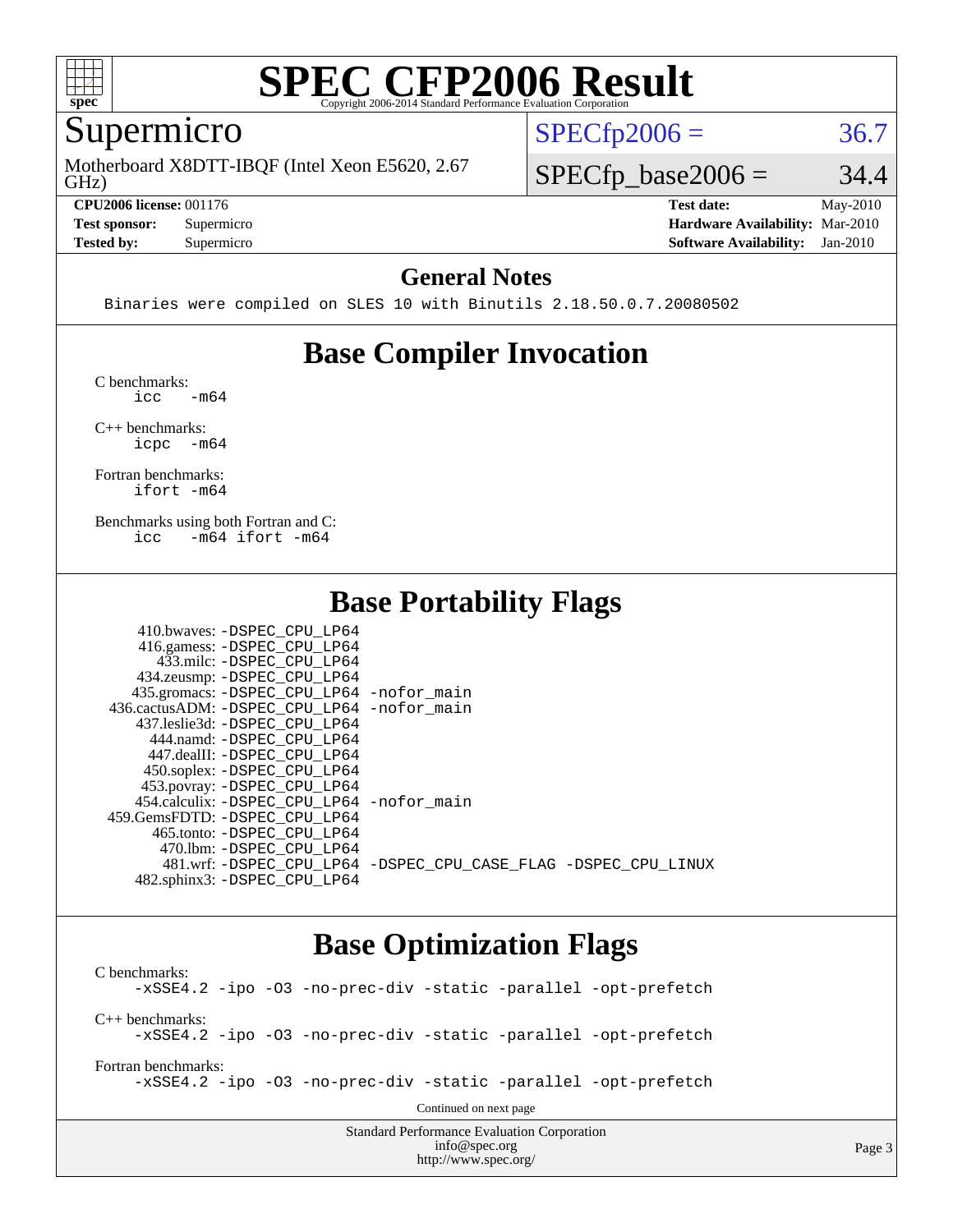

### Supermicro

GHz) Motherboard X8DTT-IBQF (Intel Xeon E5620, 2.67  $SPECTp2006 = 36.7$ 

 $SPECTp\_base2006 = 34.4$ **[CPU2006 license:](http://www.spec.org/auto/cpu2006/Docs/result-fields.html#CPU2006license)** 001176 **[Test date:](http://www.spec.org/auto/cpu2006/Docs/result-fields.html#Testdate)** May-2010

**[Test sponsor:](http://www.spec.org/auto/cpu2006/Docs/result-fields.html#Testsponsor)** Supermicro **[Hardware Availability:](http://www.spec.org/auto/cpu2006/Docs/result-fields.html#HardwareAvailability)** Mar-2010 **[Tested by:](http://www.spec.org/auto/cpu2006/Docs/result-fields.html#Testedby)** Supermicro **[Software Availability:](http://www.spec.org/auto/cpu2006/Docs/result-fields.html#SoftwareAvailability)** Jan-2010

### **[Base Optimization Flags \(Continued\)](http://www.spec.org/auto/cpu2006/Docs/result-fields.html#BaseOptimizationFlags)**

[Benchmarks using both Fortran and C](http://www.spec.org/auto/cpu2006/Docs/result-fields.html#BenchmarksusingbothFortranandC):

[-xSSE4.2](http://www.spec.org/cpu2006/results/res2010q3/cpu2006-20100528-11390.flags.html#user_CC_FCbase_f-xSSE42_f91528193cf0b216347adb8b939d4107) [-ipo](http://www.spec.org/cpu2006/results/res2010q3/cpu2006-20100528-11390.flags.html#user_CC_FCbase_f-ipo) [-O3](http://www.spec.org/cpu2006/results/res2010q3/cpu2006-20100528-11390.flags.html#user_CC_FCbase_f-O3) [-no-prec-div](http://www.spec.org/cpu2006/results/res2010q3/cpu2006-20100528-11390.flags.html#user_CC_FCbase_f-no-prec-div) [-static](http://www.spec.org/cpu2006/results/res2010q3/cpu2006-20100528-11390.flags.html#user_CC_FCbase_f-static) [-parallel](http://www.spec.org/cpu2006/results/res2010q3/cpu2006-20100528-11390.flags.html#user_CC_FCbase_f-parallel) [-opt-prefetch](http://www.spec.org/cpu2006/results/res2010q3/cpu2006-20100528-11390.flags.html#user_CC_FCbase_f-opt-prefetch)

### **[Peak Compiler Invocation](http://www.spec.org/auto/cpu2006/Docs/result-fields.html#PeakCompilerInvocation)**

 $C$  benchmarks:<br>icc  $-m64$ 

[C++ benchmarks:](http://www.spec.org/auto/cpu2006/Docs/result-fields.html#CXXbenchmarks) [icpc -m64](http://www.spec.org/cpu2006/results/res2010q3/cpu2006-20100528-11390.flags.html#user_CXXpeak_intel_icpc_64bit_bedb90c1146cab66620883ef4f41a67e)

[Fortran benchmarks](http://www.spec.org/auto/cpu2006/Docs/result-fields.html#Fortranbenchmarks): [ifort -m64](http://www.spec.org/cpu2006/results/res2010q3/cpu2006-20100528-11390.flags.html#user_FCpeak_intel_ifort_64bit_ee9d0fb25645d0210d97eb0527dcc06e)

[Benchmarks using both Fortran and C](http://www.spec.org/auto/cpu2006/Docs/result-fields.html#BenchmarksusingbothFortranandC): [icc -m64](http://www.spec.org/cpu2006/results/res2010q3/cpu2006-20100528-11390.flags.html#user_CC_FCpeak_intel_icc_64bit_0b7121f5ab7cfabee23d88897260401c) [ifort -m64](http://www.spec.org/cpu2006/results/res2010q3/cpu2006-20100528-11390.flags.html#user_CC_FCpeak_intel_ifort_64bit_ee9d0fb25645d0210d97eb0527dcc06e)

### **[Peak Portability Flags](http://www.spec.org/auto/cpu2006/Docs/result-fields.html#PeakPortabilityFlags)**

Same as Base Portability Flags

### **[Peak Optimization Flags](http://www.spec.org/auto/cpu2006/Docs/result-fields.html#PeakOptimizationFlags)**

[C benchmarks](http://www.spec.org/auto/cpu2006/Docs/result-fields.html#Cbenchmarks):

```
Standard Performance Evaluation Corporation
                                           info@spec.org
                                         http://www.spec.org/
        433.milc: -xSSE4.2(pass 2) -prof-gen(pass 1) -ipo(pass 2) -O3(pass 2)
                -no-prec-div(pass 2) -static(pass 2) -prof-use(pass 2)
                -ansi-alias
         470.lbm: -xSSE4.2(pass 2) -prof-gen(pass 1) -ipo(pass 2) -O3(pass 2)
                -no-prec-div(pass 2) -static(pass 2) -prof-use(pass 2)
                -parallel -ansi-alias -auto-ilp32
      482.sphinx3: -xSSE4.2 -ipo -O3 -no-prec-div -static -auto-ilp32
                -unroll2
C++ benchmarks: 
        444.namd: -xSSE4.2(pass 2) -prof-gen(pass 1) -ipo(pass 2) -O3(pass 2)
                -no-prec-div(pass 2) -static(pass 2) -prof-use(pass 2)
                -fno-alias -auto-ilp32
      447.dealII: -xSSE4. 2(pass 2)-prof-gen-ipo(pass 2) -03(pass 2)
                -no-prec-div(pass 2) -static(pass 2) -prof-use(pass 2)
                -unroll2 -ansi-alias -scalar-rep- -auto-ilp32
                                         Continued on next page
```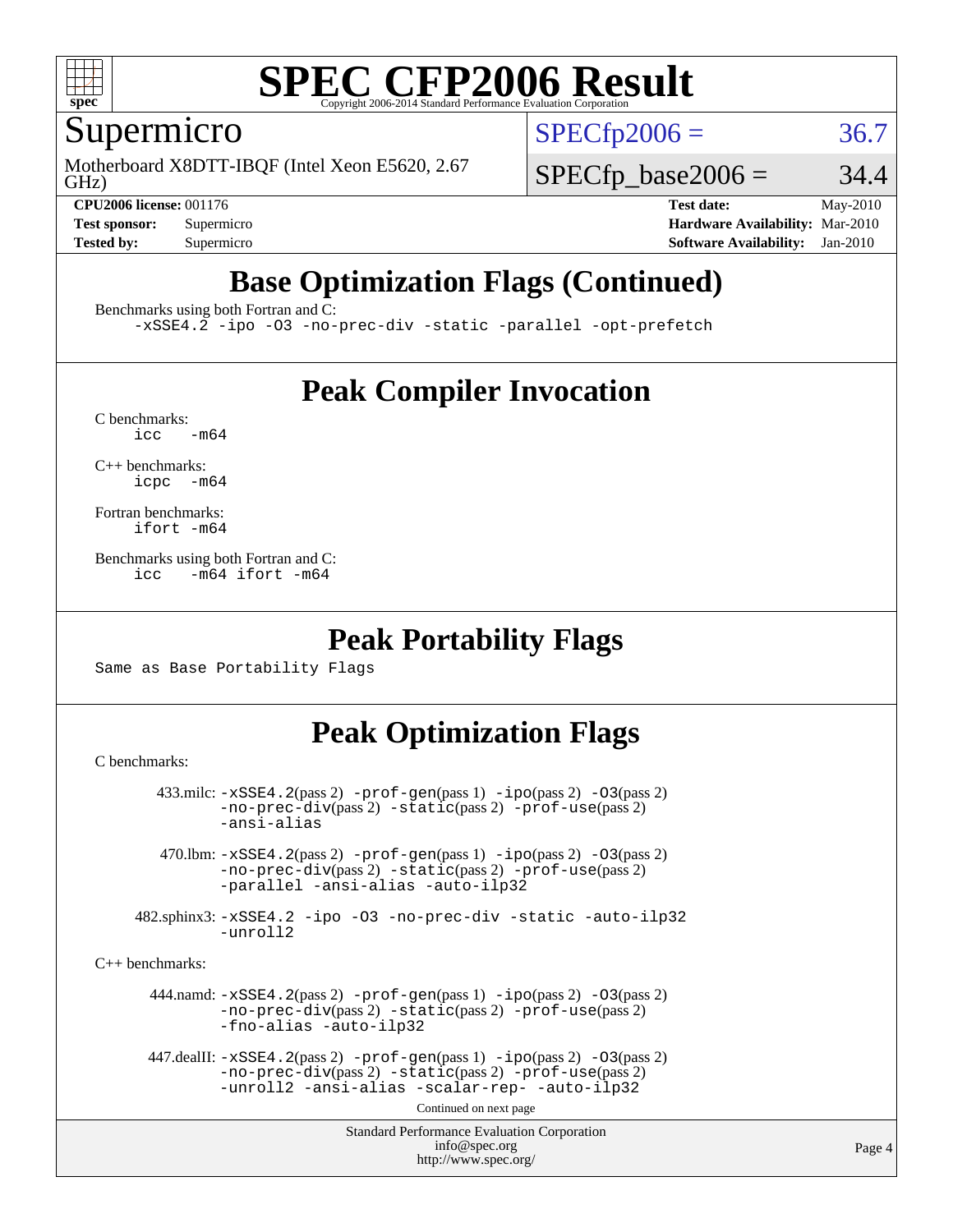

Supermicro

GHz) Motherboard X8DTT-IBQF (Intel Xeon E5620, 2.67  $SPECTp2006 = 36.7$ 

 $SPECTp\_base2006 = 34.4$ 

**[CPU2006 license:](http://www.spec.org/auto/cpu2006/Docs/result-fields.html#CPU2006license)** 001176 **[Test date:](http://www.spec.org/auto/cpu2006/Docs/result-fields.html#Testdate)** May-2010 **[Test sponsor:](http://www.spec.org/auto/cpu2006/Docs/result-fields.html#Testsponsor)** Supermicro **[Hardware Availability:](http://www.spec.org/auto/cpu2006/Docs/result-fields.html#HardwareAvailability)** Mar-2010 **[Tested by:](http://www.spec.org/auto/cpu2006/Docs/result-fields.html#Testedby)** Supermicro **[Software Availability:](http://www.spec.org/auto/cpu2006/Docs/result-fields.html#SoftwareAvailability)** Jan-2010

### **[Peak Optimization Flags \(Continued\)](http://www.spec.org/auto/cpu2006/Docs/result-fields.html#PeakOptimizationFlags)**

 450.soplex: [-xSSE4.2](http://www.spec.org/cpu2006/results/res2010q3/cpu2006-20100528-11390.flags.html#user_peakPASS2_CXXFLAGSPASS2_LDFLAGS450_soplex_f-xSSE42_f91528193cf0b216347adb8b939d4107)(pass 2) [-prof-gen](http://www.spec.org/cpu2006/results/res2010q3/cpu2006-20100528-11390.flags.html#user_peakPASS1_CXXFLAGSPASS1_LDFLAGS450_soplex_prof_gen_e43856698f6ca7b7e442dfd80e94a8fc)(pass 1) [-ipo](http://www.spec.org/cpu2006/results/res2010q3/cpu2006-20100528-11390.flags.html#user_peakPASS2_CXXFLAGSPASS2_LDFLAGS450_soplex_f-ipo)(pass 2) [-O3](http://www.spec.org/cpu2006/results/res2010q3/cpu2006-20100528-11390.flags.html#user_peakPASS2_CXXFLAGSPASS2_LDFLAGS450_soplex_f-O3)(pass 2) [-no-prec-div](http://www.spec.org/cpu2006/results/res2010q3/cpu2006-20100528-11390.flags.html#user_peakPASS2_CXXFLAGSPASS2_LDFLAGS450_soplex_f-no-prec-div)(pass 2) [-static](http://www.spec.org/cpu2006/results/res2010q3/cpu2006-20100528-11390.flags.html#user_peakPASS2_CXXFLAGSPASS2_LDFLAGS450_soplex_f-static)(pass 2) [-prof-use](http://www.spec.org/cpu2006/results/res2010q3/cpu2006-20100528-11390.flags.html#user_peakPASS2_CXXFLAGSPASS2_LDFLAGS450_soplex_prof_use_bccf7792157ff70d64e32fe3e1250b55)(pass 2) [-opt-malloc-options=3](http://www.spec.org/cpu2006/results/res2010q3/cpu2006-20100528-11390.flags.html#user_peakOPTIMIZE450_soplex_f-opt-malloc-options_13ab9b803cf986b4ee62f0a5998c2238) [-auto-ilp32](http://www.spec.org/cpu2006/results/res2010q3/cpu2006-20100528-11390.flags.html#user_peakCXXOPTIMIZE450_soplex_f-auto-ilp32) 453.povray:  $-xSSE4$ . 2(pass 2)  $-prof-gen(pass 1) -ipo(pass 2) -O3(pass 2)$  $-prof-gen(pass 1) -ipo(pass 2) -O3(pass 2)$  $-prof-gen(pass 1) -ipo(pass 2) -O3(pass 2)$  $-prof-gen(pass 1) -ipo(pass 2) -O3(pass 2)$  $-prof-gen(pass 1) -ipo(pass 2) -O3(pass 2)$  $-prof-gen(pass 1) -ipo(pass 2) -O3(pass 2)$ [-no-prec-div](http://www.spec.org/cpu2006/results/res2010q3/cpu2006-20100528-11390.flags.html#user_peakPASS2_CXXFLAGSPASS2_LDFLAGS453_povray_f-no-prec-div)(pass 2) [-static](http://www.spec.org/cpu2006/results/res2010q3/cpu2006-20100528-11390.flags.html#user_peakPASS2_CXXFLAGSPASS2_LDFLAGS453_povray_f-static)(pass 2) [-prof-use](http://www.spec.org/cpu2006/results/res2010q3/cpu2006-20100528-11390.flags.html#user_peakPASS2_CXXFLAGSPASS2_LDFLAGS453_povray_prof_use_bccf7792157ff70d64e32fe3e1250b55)(pass 2) [-unroll4](http://www.spec.org/cpu2006/results/res2010q3/cpu2006-20100528-11390.flags.html#user_peakCXXOPTIMIZE453_povray_f-unroll_4e5e4ed65b7fd20bdcd365bec371b81f) [-ansi-alias](http://www.spec.org/cpu2006/results/res2010q3/cpu2006-20100528-11390.flags.html#user_peakCXXOPTIMIZE453_povray_f-ansi-alias) [Fortran benchmarks](http://www.spec.org/auto/cpu2006/Docs/result-fields.html#Fortranbenchmarks): 410.bwaves: [-xSSE4.2](http://www.spec.org/cpu2006/results/res2010q3/cpu2006-20100528-11390.flags.html#user_peakOPTIMIZE410_bwaves_f-xSSE42_f91528193cf0b216347adb8b939d4107) [-ipo](http://www.spec.org/cpu2006/results/res2010q3/cpu2006-20100528-11390.flags.html#user_peakOPTIMIZE410_bwaves_f-ipo) [-O3](http://www.spec.org/cpu2006/results/res2010q3/cpu2006-20100528-11390.flags.html#user_peakOPTIMIZE410_bwaves_f-O3) [-no-prec-div](http://www.spec.org/cpu2006/results/res2010q3/cpu2006-20100528-11390.flags.html#user_peakOPTIMIZE410_bwaves_f-no-prec-div) [-static](http://www.spec.org/cpu2006/results/res2010q3/cpu2006-20100528-11390.flags.html#user_peakOPTIMIZE410_bwaves_f-static) [-opt-prefetch](http://www.spec.org/cpu2006/results/res2010q3/cpu2006-20100528-11390.flags.html#user_peakOPTIMIZE410_bwaves_f-opt-prefetch) [-parallel](http://www.spec.org/cpu2006/results/res2010q3/cpu2006-20100528-11390.flags.html#user_peakOPTIMIZE410_bwaves_f-parallel) 416.gamess:  $-xSSE4$ . 2(pass 2)  $-prof-gen(pass 1) -ipo(pass 2) -O3(pass 2)$  $-prof-gen(pass 1) -ipo(pass 2) -O3(pass 2)$  $-prof-gen(pass 1) -ipo(pass 2) -O3(pass 2)$  $-prof-gen(pass 1) -ipo(pass 2) -O3(pass 2)$  $-prof-gen(pass 1) -ipo(pass 2) -O3(pass 2)$  $-prof-gen(pass 1) -ipo(pass 2) -O3(pass 2)$ [-no-prec-div](http://www.spec.org/cpu2006/results/res2010q3/cpu2006-20100528-11390.flags.html#user_peakPASS2_FFLAGSPASS2_LDFLAGS416_gamess_f-no-prec-div)(pass 2) [-static](http://www.spec.org/cpu2006/results/res2010q3/cpu2006-20100528-11390.flags.html#user_peakPASS2_FFLAGSPASS2_LDFLAGS416_gamess_f-static)(pass 2) [-prof-use](http://www.spec.org/cpu2006/results/res2010q3/cpu2006-20100528-11390.flags.html#user_peakPASS2_FFLAGSPASS2_LDFLAGS416_gamess_prof_use_bccf7792157ff70d64e32fe3e1250b55)(pass 2) [-unroll2](http://www.spec.org/cpu2006/results/res2010q3/cpu2006-20100528-11390.flags.html#user_peakOPTIMIZE416_gamess_f-unroll_784dae83bebfb236979b41d2422d7ec2) [-Ob0](http://www.spec.org/cpu2006/results/res2010q3/cpu2006-20100528-11390.flags.html#user_peakOPTIMIZE416_gamess_f-Ob_n_fbe6f6428adb7d4b74b1e99bb2444c2d) [-ansi-alias](http://www.spec.org/cpu2006/results/res2010q3/cpu2006-20100528-11390.flags.html#user_peakOPTIMIZE416_gamess_f-ansi-alias) [-scalar-rep-](http://www.spec.org/cpu2006/results/res2010q3/cpu2006-20100528-11390.flags.html#user_peakOPTIMIZE416_gamess_f-disablescalarrep_abbcad04450fb118e4809c81d83c8a1d) 434.zeusmp: basepeak = yes 437.leslie3d: basepeak = yes 459.GemsFDTD: [-xSSE4.2](http://www.spec.org/cpu2006/results/res2010q3/cpu2006-20100528-11390.flags.html#user_peakPASS2_FFLAGSPASS2_LDFLAGS459_GemsFDTD_f-xSSE42_f91528193cf0b216347adb8b939d4107)(pass 2) [-prof-gen](http://www.spec.org/cpu2006/results/res2010q3/cpu2006-20100528-11390.flags.html#user_peakPASS1_FFLAGSPASS1_LDFLAGS459_GemsFDTD_prof_gen_e43856698f6ca7b7e442dfd80e94a8fc)(pass 1) [-ipo](http://www.spec.org/cpu2006/results/res2010q3/cpu2006-20100528-11390.flags.html#user_peakPASS2_FFLAGSPASS2_LDFLAGS459_GemsFDTD_f-ipo)(pass 2) [-O3](http://www.spec.org/cpu2006/results/res2010q3/cpu2006-20100528-11390.flags.html#user_peakPASS2_FFLAGSPASS2_LDFLAGS459_GemsFDTD_f-O3)(pass 2) [-no-prec-div](http://www.spec.org/cpu2006/results/res2010q3/cpu2006-20100528-11390.flags.html#user_peakPASS2_FFLAGSPASS2_LDFLAGS459_GemsFDTD_f-no-prec-div)(pass 2) [-static](http://www.spec.org/cpu2006/results/res2010q3/cpu2006-20100528-11390.flags.html#user_peakPASS2_FFLAGSPASS2_LDFLAGS459_GemsFDTD_f-static)(pass 2) [-prof-use](http://www.spec.org/cpu2006/results/res2010q3/cpu2006-20100528-11390.flags.html#user_peakPASS2_FFLAGSPASS2_LDFLAGS459_GemsFDTD_prof_use_bccf7792157ff70d64e32fe3e1250b55)(pass 2) [-unroll2](http://www.spec.org/cpu2006/results/res2010q3/cpu2006-20100528-11390.flags.html#user_peakOPTIMIZE459_GemsFDTD_f-unroll_784dae83bebfb236979b41d2422d7ec2) [-Ob0](http://www.spec.org/cpu2006/results/res2010q3/cpu2006-20100528-11390.flags.html#user_peakOPTIMIZE459_GemsFDTD_f-Ob_n_fbe6f6428adb7d4b74b1e99bb2444c2d) [-opt-prefetch](http://www.spec.org/cpu2006/results/res2010q3/cpu2006-20100528-11390.flags.html#user_peakOPTIMIZE459_GemsFDTD_f-opt-prefetch) [-parallel](http://www.spec.org/cpu2006/results/res2010q3/cpu2006-20100528-11390.flags.html#user_peakOPTIMIZE459_GemsFDTD_f-parallel)  $465$ .tonto:  $-xSSE4$ .  $2(pass 2)$  [-prof-gen](http://www.spec.org/cpu2006/results/res2010q3/cpu2006-20100528-11390.flags.html#user_peakPASS1_FFLAGSPASS1_LDFLAGS465_tonto_prof_gen_e43856698f6ca7b7e442dfd80e94a8fc)(pass 1) [-ipo](http://www.spec.org/cpu2006/results/res2010q3/cpu2006-20100528-11390.flags.html#user_peakPASS2_FFLAGSPASS2_LDFLAGS465_tonto_f-ipo)(pass 2) -03(pass 2) [-no-prec-div](http://www.spec.org/cpu2006/results/res2010q3/cpu2006-20100528-11390.flags.html#user_peakPASS2_FFLAGSPASS2_LDFLAGS465_tonto_f-no-prec-div)(pass 2) [-static](http://www.spec.org/cpu2006/results/res2010q3/cpu2006-20100528-11390.flags.html#user_peakPASS2_FFLAGSPASS2_LDFLAGS465_tonto_f-static)(pass 2) [-prof-use](http://www.spec.org/cpu2006/results/res2010q3/cpu2006-20100528-11390.flags.html#user_peakPASS2_FFLAGSPASS2_LDFLAGS465_tonto_prof_use_bccf7792157ff70d64e32fe3e1250b55)(pass 2) [-inline-calloc](http://www.spec.org/cpu2006/results/res2010q3/cpu2006-20100528-11390.flags.html#user_peakOPTIMIZE465_tonto_f-inline-calloc) [-opt-malloc-options=3](http://www.spec.org/cpu2006/results/res2010q3/cpu2006-20100528-11390.flags.html#user_peakOPTIMIZE465_tonto_f-opt-malloc-options_13ab9b803cf986b4ee62f0a5998c2238) [-auto](http://www.spec.org/cpu2006/results/res2010q3/cpu2006-20100528-11390.flags.html#user_peakOPTIMIZE465_tonto_f-auto) [-unroll4](http://www.spec.org/cpu2006/results/res2010q3/cpu2006-20100528-11390.flags.html#user_peakOPTIMIZE465_tonto_f-unroll_4e5e4ed65b7fd20bdcd365bec371b81f) [Benchmarks using both Fortran and C](http://www.spec.org/auto/cpu2006/Docs/result-fields.html#BenchmarksusingbothFortranandC): 435.gromacs:  $-xSSE4$ . 2(pass 2)  $-prof-gen(pass 1) -ipo(pass 2) -O3(pass 2)$  $-prof-gen(pass 1) -ipo(pass 2) -O3(pass 2)$  $-prof-gen(pass 1) -ipo(pass 2) -O3(pass 2)$  $-prof-gen(pass 1) -ipo(pass 2) -O3(pass 2)$  $-prof-gen(pass 1) -ipo(pass 2) -O3(pass 2)$  $-prof-gen(pass 1) -ipo(pass 2) -O3(pass 2)$ [-no-prec-div](http://www.spec.org/cpu2006/results/res2010q3/cpu2006-20100528-11390.flags.html#user_peakPASS2_CFLAGSPASS2_FFLAGSPASS2_LDFLAGS435_gromacs_f-no-prec-div)(pass 2) [-static](http://www.spec.org/cpu2006/results/res2010q3/cpu2006-20100528-11390.flags.html#user_peakPASS2_CFLAGSPASS2_FFLAGSPASS2_LDFLAGS435_gromacs_f-static)(pass 2) [-prof-use](http://www.spec.org/cpu2006/results/res2010q3/cpu2006-20100528-11390.flags.html#user_peakPASS2_CFLAGSPASS2_FFLAGSPASS2_LDFLAGS435_gromacs_prof_use_bccf7792157ff70d64e32fe3e1250b55)(pass 2) [-opt-prefetch](http://www.spec.org/cpu2006/results/res2010q3/cpu2006-20100528-11390.flags.html#user_peakOPTIMIZE435_gromacs_f-opt-prefetch) [-auto-ilp32](http://www.spec.org/cpu2006/results/res2010q3/cpu2006-20100528-11390.flags.html#user_peakCOPTIMIZE435_gromacs_f-auto-ilp32) 436.cactusADM: [-xSSE4.2](http://www.spec.org/cpu2006/results/res2010q3/cpu2006-20100528-11390.flags.html#user_peakPASS2_CFLAGSPASS2_FFLAGSPASS2_LDFLAGS436_cactusADM_f-xSSE42_f91528193cf0b216347adb8b939d4107)(pass 2) [-prof-gen](http://www.spec.org/cpu2006/results/res2010q3/cpu2006-20100528-11390.flags.html#user_peakPASS1_CFLAGSPASS1_FFLAGSPASS1_LDFLAGS436_cactusADM_prof_gen_e43856698f6ca7b7e442dfd80e94a8fc)(pass 1) [-ipo](http://www.spec.org/cpu2006/results/res2010q3/cpu2006-20100528-11390.flags.html#user_peakPASS2_CFLAGSPASS2_FFLAGSPASS2_LDFLAGS436_cactusADM_f-ipo)(pass 2) [-O3](http://www.spec.org/cpu2006/results/res2010q3/cpu2006-20100528-11390.flags.html#user_peakPASS2_CFLAGSPASS2_FFLAGSPASS2_LDFLAGS436_cactusADM_f-O3)(pass 2) [-no-prec-div](http://www.spec.org/cpu2006/results/res2010q3/cpu2006-20100528-11390.flags.html#user_peakPASS2_CFLAGSPASS2_FFLAGSPASS2_LDFLAGS436_cactusADM_f-no-prec-div)(pass 2) [-static](http://www.spec.org/cpu2006/results/res2010q3/cpu2006-20100528-11390.flags.html#user_peakPASS2_CFLAGSPASS2_FFLAGSPASS2_LDFLAGS436_cactusADM_f-static)(pass 2) [-prof-use](http://www.spec.org/cpu2006/results/res2010q3/cpu2006-20100528-11390.flags.html#user_peakPASS2_CFLAGSPASS2_FFLAGSPASS2_LDFLAGS436_cactusADM_prof_use_bccf7792157ff70d64e32fe3e1250b55)(pass 2) [-unroll2](http://www.spec.org/cpu2006/results/res2010q3/cpu2006-20100528-11390.flags.html#user_peakOPTIMIZE436_cactusADM_f-unroll_784dae83bebfb236979b41d2422d7ec2) [-opt-prefetch](http://www.spec.org/cpu2006/results/res2010q3/cpu2006-20100528-11390.flags.html#user_peakOPTIMIZE436_cactusADM_f-opt-prefetch) [-parallel](http://www.spec.org/cpu2006/results/res2010q3/cpu2006-20100528-11390.flags.html#user_peakOPTIMIZE436_cactusADM_f-parallel) [-auto-ilp32](http://www.spec.org/cpu2006/results/res2010q3/cpu2006-20100528-11390.flags.html#user_peakCOPTIMIZE436_cactusADM_f-auto-ilp32) 454.calculix: [-xSSE4.2](http://www.spec.org/cpu2006/results/res2010q3/cpu2006-20100528-11390.flags.html#user_peakOPTIMIZE454_calculix_f-xSSE42_f91528193cf0b216347adb8b939d4107) [-ipo](http://www.spec.org/cpu2006/results/res2010q3/cpu2006-20100528-11390.flags.html#user_peakOPTIMIZE454_calculix_f-ipo) [-O3](http://www.spec.org/cpu2006/results/res2010q3/cpu2006-20100528-11390.flags.html#user_peakOPTIMIZE454_calculix_f-O3) [-no-prec-div](http://www.spec.org/cpu2006/results/res2010q3/cpu2006-20100528-11390.flags.html#user_peakOPTIMIZE454_calculix_f-no-prec-div) [-static](http://www.spec.org/cpu2006/results/res2010q3/cpu2006-20100528-11390.flags.html#user_peakOPTIMIZE454_calculix_f-static) [-auto-ilp32](http://www.spec.org/cpu2006/results/res2010q3/cpu2006-20100528-11390.flags.html#user_peakCOPTIMIZE454_calculix_f-auto-ilp32) 481.wrf: Same as 454.calculix The flags file that was used to format this result can be browsed at <http://www.spec.org/cpu2006/flags/Intel-ic11.1-linux64-revE.20100804.html>